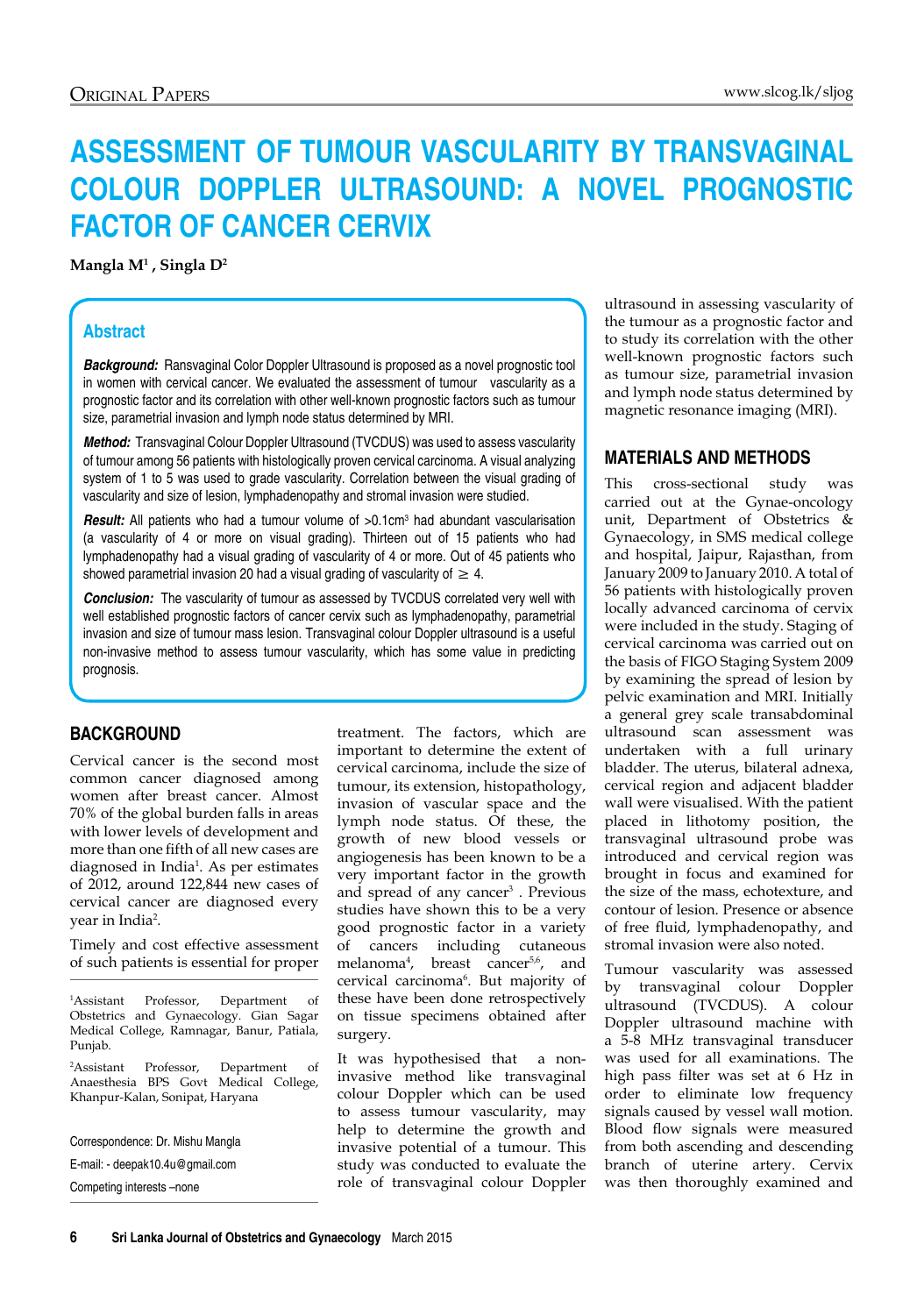several Doppler signals were recorded from within the wall and around the cervical canal. A visual analysing scale from 1 to 5 graded the blood flow in and around the mass lesion, and the degree of vascularity: -

- •Grade 1 corresponds to our findings of blood flow in the normal postmenopausal uterus.
- •Grade 2 slightly increased amount of vascular tissue.
- •Grade 3 moderately increased amount of vascular tissue.
- •Grade 4 highly increased amount of vascular tissue.
- •Grade 5 almost completely covered with arteries and veins of different calibre.

An average of 5 recordings were taken from within the cervix. In addition, the flow velocity waveforms of blood vessels in and around the tumour were recorded. All measurements were taken with an angle of insonation <60∘ and the sonograms were evaluated by a single observer in order to eliminate inter-observer variation.

All the data was entered in an Excel database and analysed using XL Stat and Stat Cal Software. The analysis included the assessment of correlation between the visual grading of vascularity and size of mass lesion, lymphadenopathy and stromal invasion.

Informed consent was obtained from all subjects prior to inclusion in the study. Patients were free to make a decision whether to participate in the study and study participation did not alter the usual clinical management. The study was approved by the institutional ethics committee.

#### **RESULTS**

The age and FIGO staging of patients included in the present study has been shown in table 1. The majority of cases were over the age of 50 years. There were 31 patients with stage II disease, of which 11 were with stage IIa and 20 with stage IIb disease. 25 patients were with stage III disease, where IIIa and IIIb each constituting 4 and 21 patients respectively.

In this study population, 27 patients had a tumour volume of <0.04 cm<sup>3</sup>. Out of these 15 had a visual grading of vascularity less than 3. Only 7 (25.93%) out of these had a visual grading of 4 or more. Interestingly all patients who had a tumour volume of >0.1cm<sup>3</sup> had abundant vascularisation giving a visual grading of 4 or more (Table 2). The vascularity correlated well with the tumour size. 13 of the 15 patients (86.66%) with lymphadenopathy had a visual grading of vascularity of ≥4. Among the 41 patients who had lymph node negative disease, 24(58.54%) had a visual grading of either 1 or 2. However, among the 45 patients who showed parametrial invasion 20 (44.44%) had a visual grading of vascularity of 4 or more. Similarly, 6 of the 11 patients (54.54%) with negative parametrial invasion had a vascularity grading of 1 or 2.

#### **DISCUSSION**

Neovascularisation or development of new blood vessels is a well known factor in the growth and progression of cancers. It is associated with tumour growth, resistance to chemotherapy and the development of invasive and metastatic ability<sup>7</sup>. Reliable non-invasive procedures such as Colour Doppler ultrasound, which enables us to assess the tumour vascularity, would thus be very valuable in the prognostic characterization of patients since the extent of vascularity measured by Doppler correlates well with other markers of tumour growth and metastasis.

Previous studies indicate that the induction of angiogenesis can occur in two ways. It is either through mutations which activate oncogenes or through mutations inhibiting the functions of tumour suppressor genes<sup>8, 9</sup>. It is known that in larger tumours, the blood supply is compromised as the tumour increases in size. Cellular hypoxia is one of the major factors initiating the mechanism of angiogenesis. Low oxygen concentration induces the synthesis of angiogenic factors, including HIF (hypoxia-inducible factor), within the cell<sup>10</sup>. It is also associated with an increase in the activity of the gene encoding vascular endothelial growth factor (VEGF), which is considered the strongest and a key promoter of angiogenesis<sup>11</sup>. This probably may

| Age      |                | <b>Total</b> |                    |             |    |
|----------|----------------|--------------|--------------------|-------------|----|
| (in yrs) | II A           | <b>IIB</b>   | III A              | <b>IIIB</b> |    |
| 30-39    | $\overline{2}$ | 3            | 0                  | 0           | 5  |
|          | (40.00)        | (60.00)      | (0.00)             | (0.00)      |    |
| 40-49    | $\overline{2}$ | 5            | 0                  | 0           | 7  |
|          | (28.57)        | (71.43)      | (0.00)             | (0.00)      |    |
| 50-59    | 5              | 5            | 3                  | 11          | 24 |
|          | (20.83)        | (20.83)      | (45.83)<br>(12.50) |             |    |
| $60+$    | 2              | 7            |                    | 10          | 20 |
|          | (10.00)        | (35.00)      | (5.00)             | (50.00)     |    |
| Total    | 11             | 20           | 4                  | 21          | 56 |
|          | (19.64)        | (35.71)      | (7.14)             | (37.50)     |    |

**Table 1: Distribution of the study sample according to age and tumour stage**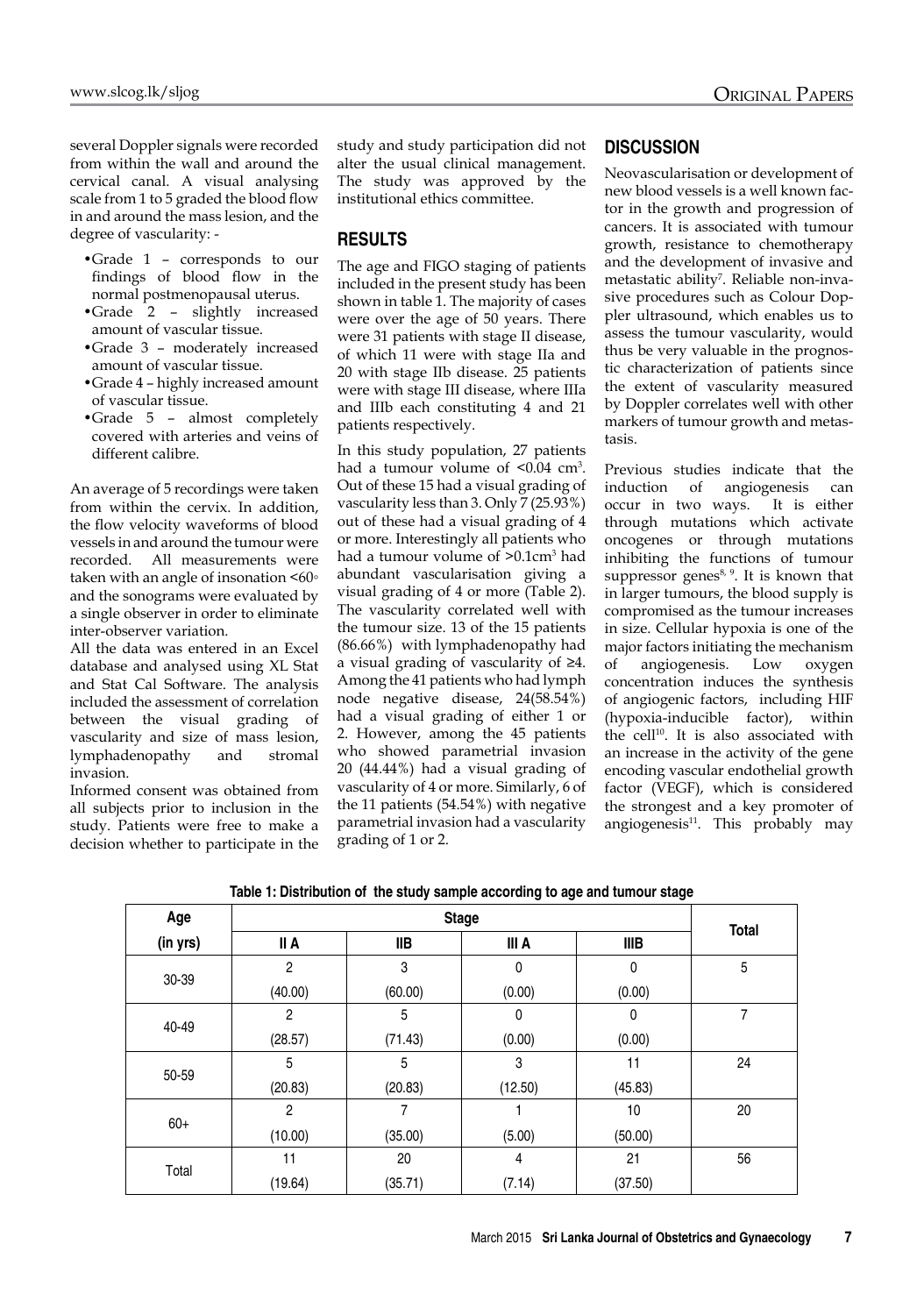be the reason for high vascularity for larger tumours. Such findings were reported by Hsu et al <sup>12</sup>, who studied tumour angiogenesis in 141 patients with early stage cervical cancer by 3D power Doppler. They demonstrated that tumour vascularization correlated well with tumour volume. Testa *et al* 13 also described a similar correlation between tumour vascularization and its volume.

In our study, we were able to demonstrate a correlation between extent of vascularity and tumour size in locally advanced cervical cancer. Similar associations were also seen with parametrial invasion and lymph node metastasis. A study done by

|             | Table 2: Relation of Tumor Volume, Lymphadenopathy |                                | and parametrial invasion and Vascularity |                |                |  |
|-------------|----------------------------------------------------|--------------------------------|------------------------------------------|----------------|----------------|--|
|             | <b>Visual Grading of Vascularity</b>               |                                |                                          |                |                |  |
|             | 1                                                  | $\mathbf 2$                    | 3                                        | $4+$           | <b>Total</b>   |  |
|             |                                                    | TUMOR VOLUME(cm <sup>3</sup> ) |                                          |                |                |  |
|             | 6                                                  | 9                              | 5                                        | $\overline{7}$ | 27             |  |
| $0 - .04$   | (22.22)                                            | (33.33)                        | (18.52)                                  | (25.93)        | (100.00)       |  |
|             | 3                                                  | $\overline{7}$                 | $\overline{2}$                           | 6              | 18             |  |
| $0.5 - .09$ | (16.67)                                            | (38.89)                        | (11.11)                                  | (33.33)        | (100.00)       |  |
|             | 0                                                  | 0                              | 0                                        | 11             | 11             |  |
| $0.1 +$     | (0.00)                                             | (0.00)                         | (0.00)                                   | (100.00)       | (100.00)       |  |
| $LN + ve$   | $\mathbf 0$                                        | $\mathbf{1}$                   | $\mathbf{1}$                             | 13             | 15             |  |
|             | (0.00)                                             | (6.66)                         | (6.66)                                   | (86.66)        | (100.00)       |  |
| $LN - ve$   | 9                                                  | 15                             | 6                                        | 11             | 41             |  |
|             | (21.95)                                            | (36.58)                        | (14.63)                                  | (26.82)        | (100.00)       |  |
|             |                                                    | <b>PARAMETRIAL INVASION</b>    |                                          |                |                |  |
| +ve         | 8                                                  | 11                             | 6                                        | 20             | 45             |  |
|             | (17.77)                                            | (24.44)                        | (13.33)                                  | (44.44)        | (100.00)       |  |
| ve          | $\mathbf 1$<br>(9.09)                              | 5<br>(45.45)                   | 1<br>(9.09)                              | 4<br>(36.36)   | 11<br>(100.00) |  |
|             |                                                    |                                |                                          |                |                |  |

Chang *et al* in 199514 a similar findings were shown where the vascularity index measured by Doppler correlated well with the lymphovascular space invasion rate among patients with stage Ib-IIa cervical carcinoma. In a similar study, Jurado *et al*<sup>15</sup> showed that tumours with abundant vascularisation were more likely to be associated with pelvic lymph node metastasis, a depth of stromal invasion of > 10 mm, lymph vascular space involvement, tumour diameter > 17.5 mm and parametrial involvement, all predicting a poor prognosis. Greco *et al16* also confirmed the same findings and demonstrated that the presence of colour signals on colour Doppler was associated with a higher probability of lymph node metastasis (Sensitivity - 80%, Specificity - 48%) and parametrial involvement (Sensitivity - 91%, Specificity - 57%).

Chang-Yao Hsieh *et al*17 conducted a similar study by assessing the significance of intra-tumoral blood flow in stage Ib-IIb cervical carcinoma by TVCDUS and found that patients with detectable intra-tumoral blood flow exhibited significantly more pelvic node metastasis (10/30 v/s  $2/35$ , p = 0.005), a higher percentage of cancer cells in  $S + G_2M$  phase (30.02  $\pm$  18.54% v/s 19.35  $\pm$  11.21%, p < 0.005) and a higher prevalence in HPV infection  $(30/30 \text{ v/s } 25/35, \text{ p} = 0.001)$ when compared with those without significant intra-tumoral blood flow.

There have also been studies that showed tumour vascularity to be much more significant than lymph node status in determining the survival of patients with cancer cervix<sup>18</sup>. Interestingly, it was found that patients with positive lymph nodes and low tumour vascularity had a better prognosis than patients with negative lymph nodes and high tumour vascularity. Therefore, tumour vascularity seems a significant determinant of outcome similar to the lymph node status or even more. .There have also been numerous studies on whether this tumour vascularity can be used to assess the response of patients to chemotherapy or radiotherapy. Pirhoen *et al*<sup>19</sup> showed that a decrease in tumour vascularisation during radio therapy